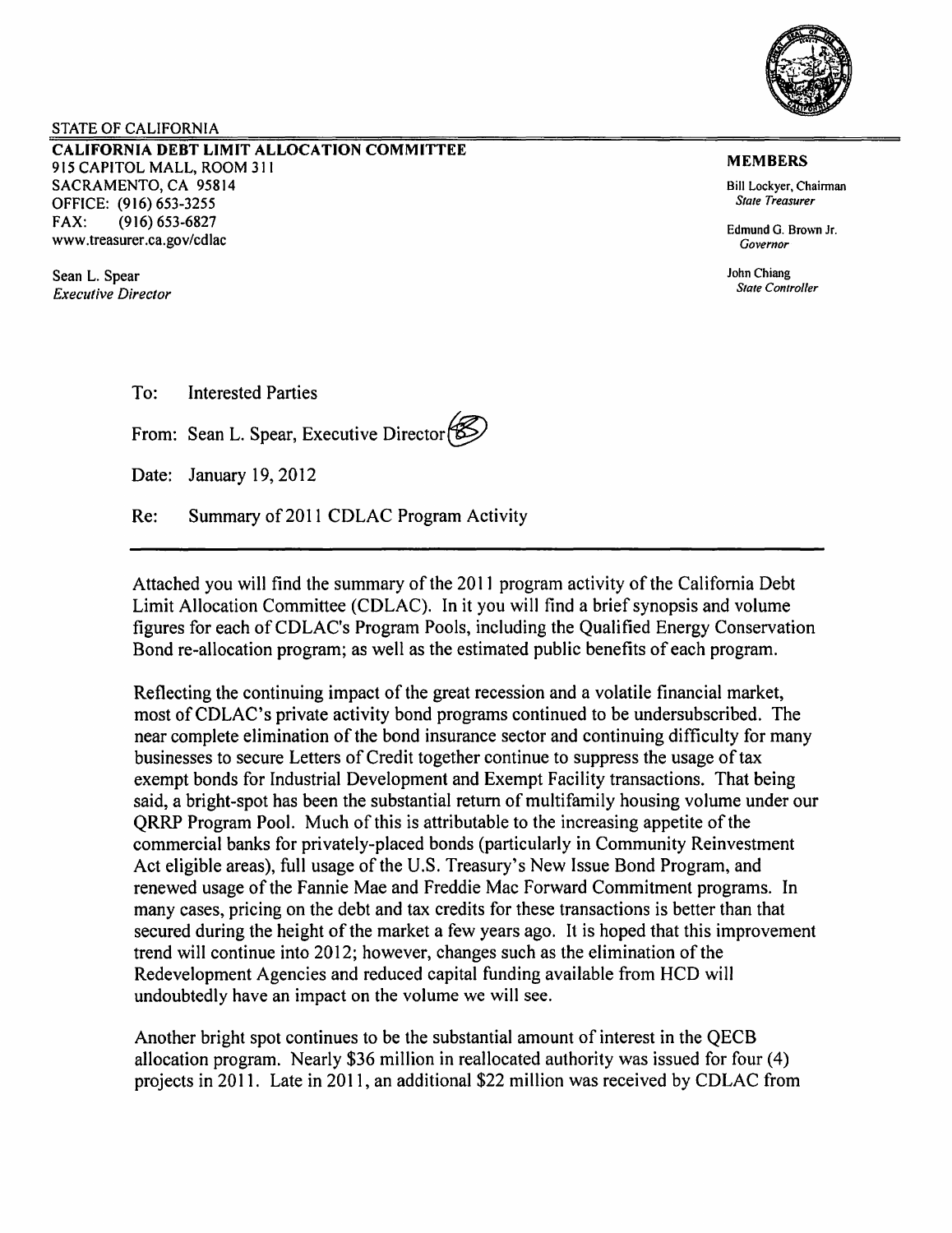2011 Program Summary Overview January 19,2012 Page 2

localities and returned awarded allocation; which will be made available for the March Allocation Round this year.

CD LAC believes it is vital to have the State's allocation of Private Activity Bond and QECB authority go to projects and programs that both provide measurable public benefits to the people of California, as well as contribute to the improvement of the California economy. CDLAC will continue to work hard into 2012 to market and deploy the allocations for these purposes.

If you should have any questions, comments, or suggestions, please don't hesitate to contact CDLAC staff at (916) 653-3255 or CDLAC@TREASURER.CA.GOV.

Sincerely,

~r SEAN L. SPEAR

Executive Director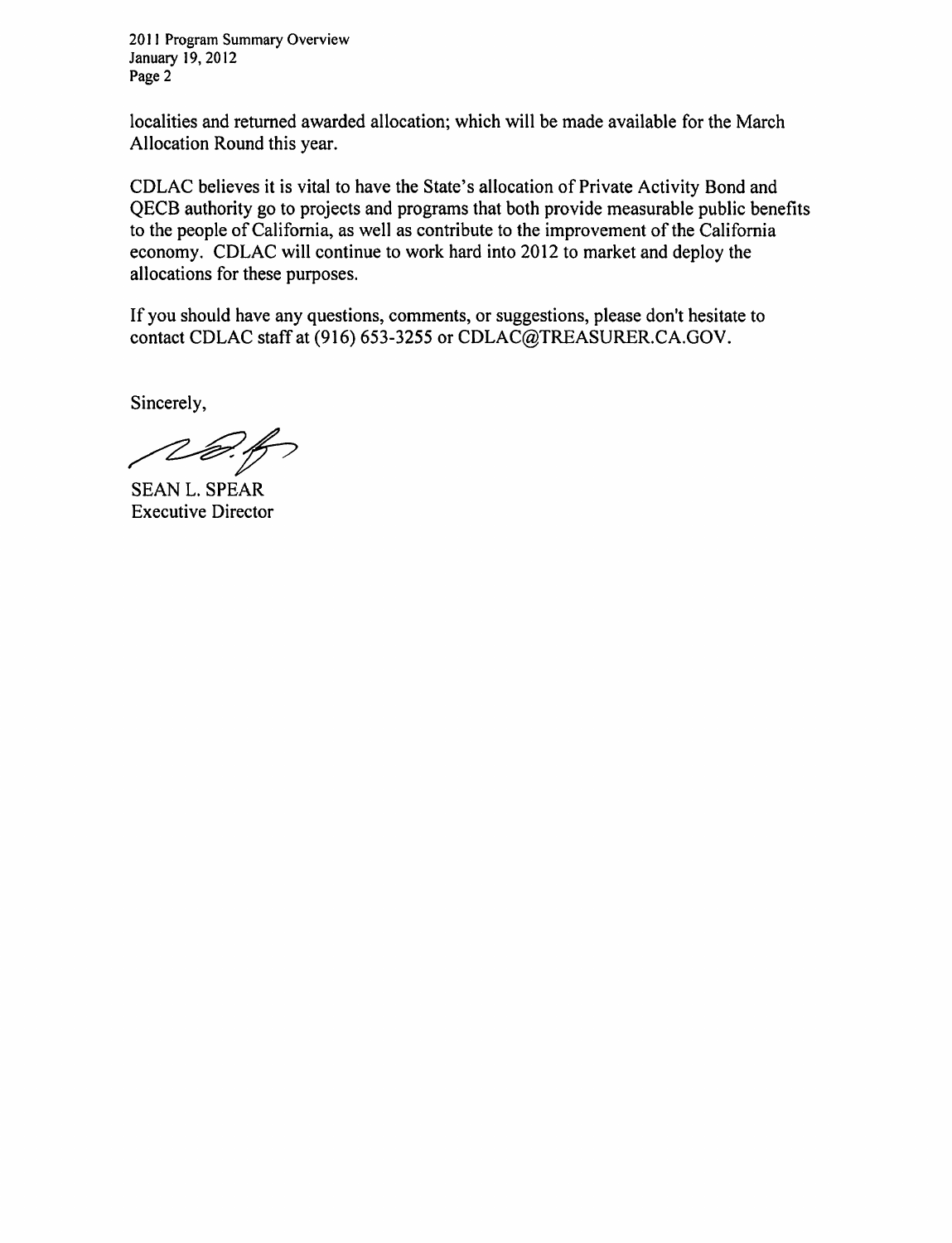### **CALIFORNIA DEBT LIMIT ALLOCATION COMMITTEE**

Summary **Estimated Public Benefits** 

 bonds. These tax-exempt bonds are used to assist developers of multifamily rental housing units to (MCC), to assist manufacturing facilities in financing capital expenditures, and, among other things, to State and local governmental agencies and joint powers authorities can issue tax-exempt private activity acquire land and construct new units or purchase and rehabilitate existing units, to assist first-time homebuyers purchase homes through mortgage revenue bonds (MRB) or mortgage credit certificates finance primarily solid waste disposal and waste recycling facilities.

 \$1.25 billion or 35.3% of the State ceiling for the Rental Project Pool, \$750 million or 21.2% for the SFH Pool, \$50 million or 1.4% for the IDB Pool, and \$1.48 billion or 42.1% for an undesignated reserve. The California Debt Limit Allocation Committee (the "Committee") is responsible for administering California's annual tax-exempt private activity bond program, known as "the annual State ceiling". For calendar year 2011, California's State ceiling is \$3.539 billion. Each year the Committee divides the annual State ceiling among several bond programs, known as "Program Pools". The 2011 program year active Program Pools consist of the Qualified Residential Rental Project Pool (Rental Project Pool), the Single Family Housing Program (SFH) Pool, the Industrial Development Bond Program (IDB) Pool and the Exempt Facility Program (EXF) Pool. For calendar year 2011, the Committee reserved approximately

 provided by IRS Notice 2009-29 of the American Recovery and Reinvestment Act of 2009. The state. The Federal Government intended to provide an affordable financing tool for private and public In addition, the Committee continues to allocate Qualified Energy Conservation Bonds (QECBs) Committee received over \$250 million in direct and waived QECB authority to allocate throughout the energy efficiency and green technology projects and programs.

## **Private Activity Bond Volume Cap Programs**

 For program year 2011, the Committee awarded a total of \$1.82 billion (past year carryforward and current year cap) for rental projects, \$452,994,901 for SFH programs, \$50,000,000 under the IDB Program, \$81,200,000 under the EXF Program and \$39,704,730 under the QECB program. After the December 14, 2011 allocations were made, there was a 2011 volume cap balance remaining of approximately \$2.55 billion. In order to ensure that no amount of 2011 volume cap allocation was lost, at the December 14, 2011 allocation meeting the Committee transferred \$1.65 billion of this remaining California Housing Finance Agency (CalHFA) for a Single Family Housing Mortgage Revenue Bond balance on a carryforward basis to various multifamily housing project issuers, \$250 million to the Program and all allocation remaining thereafter was transferred to the California Pollution Control Financing Authority (CPCFA) for the Exempt Facility Program all on a carryforward basis. In addition, the QECB program issued a total of \$35,969,000 in QECB allocation in program year 2011.

The public benefits for these awarded allocations are as follows:

# *Qualified Residential Rental Projects*

 rental housing projects. These allocations financed an estimated 12,173 total units, of which approximately 11,242 were Restricted Rental Units. Restricted Rental Units are units within a Project that are restricted to households earning 60% or less of the Applicable Median Family Income. Of the below 50% of the area median income and approximately 5,466 units will be restricted to low income The allocations awarded for the rental project pool for program year 2011 will fund 145 multifamily 11,242 Restricted Rental Units, 5,777 will be restricted to very low income households with income at or households with incomes at or below 60% of the area median income.